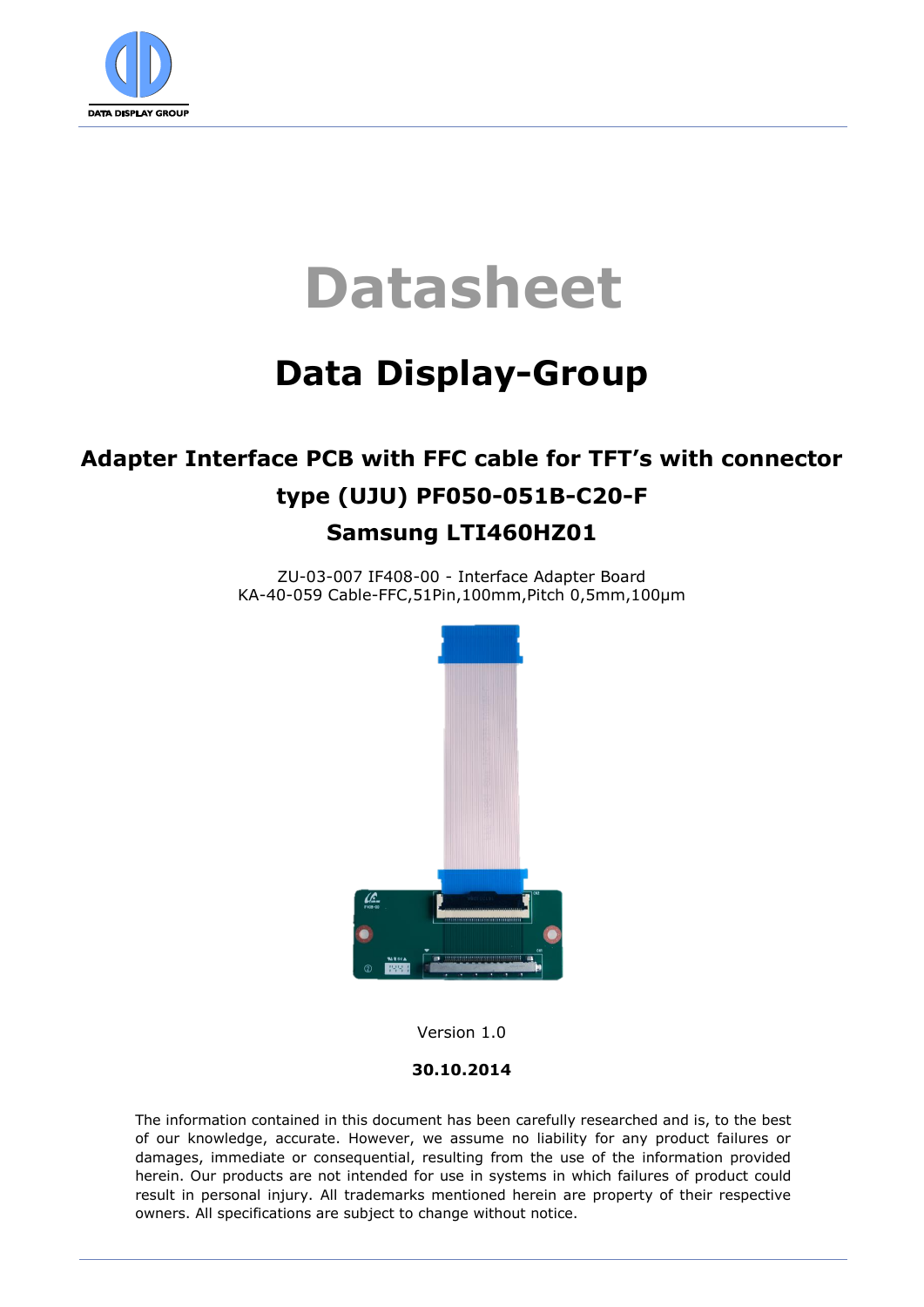

## **Table of Contents**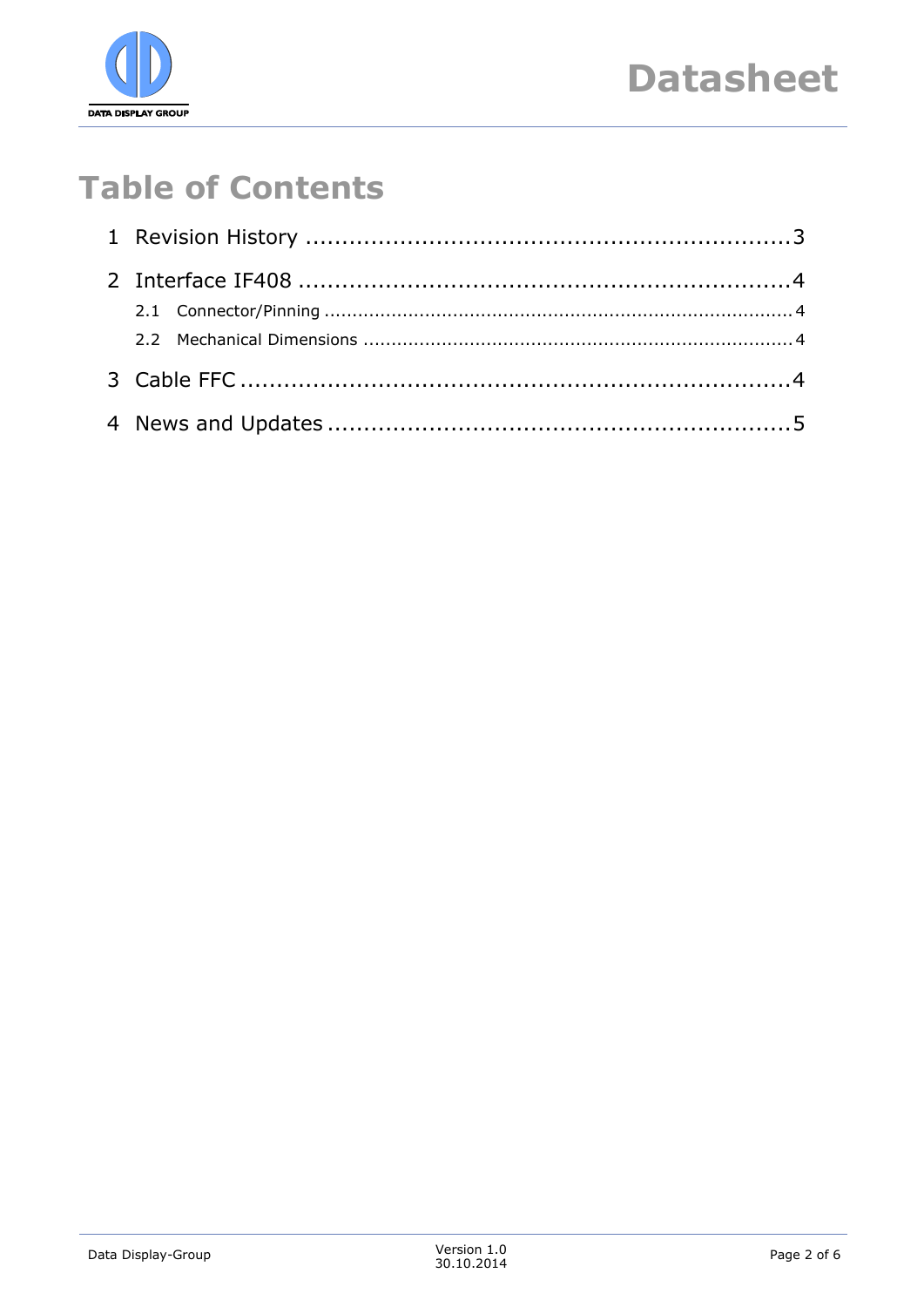

### <span id="page-2-0"></span>**1 Revision History**

| <b>Date</b> |     | Rev.No.   Description | Page |
|-------------|-----|-----------------------|------|
| 30.10.2014  | 1.0 | Initial version       | All  |
|             |     |                       |      |
|             |     |                       |      |
|             |     |                       |      |
|             |     |                       |      |
|             |     |                       |      |
|             |     |                       |      |
|             |     |                       |      |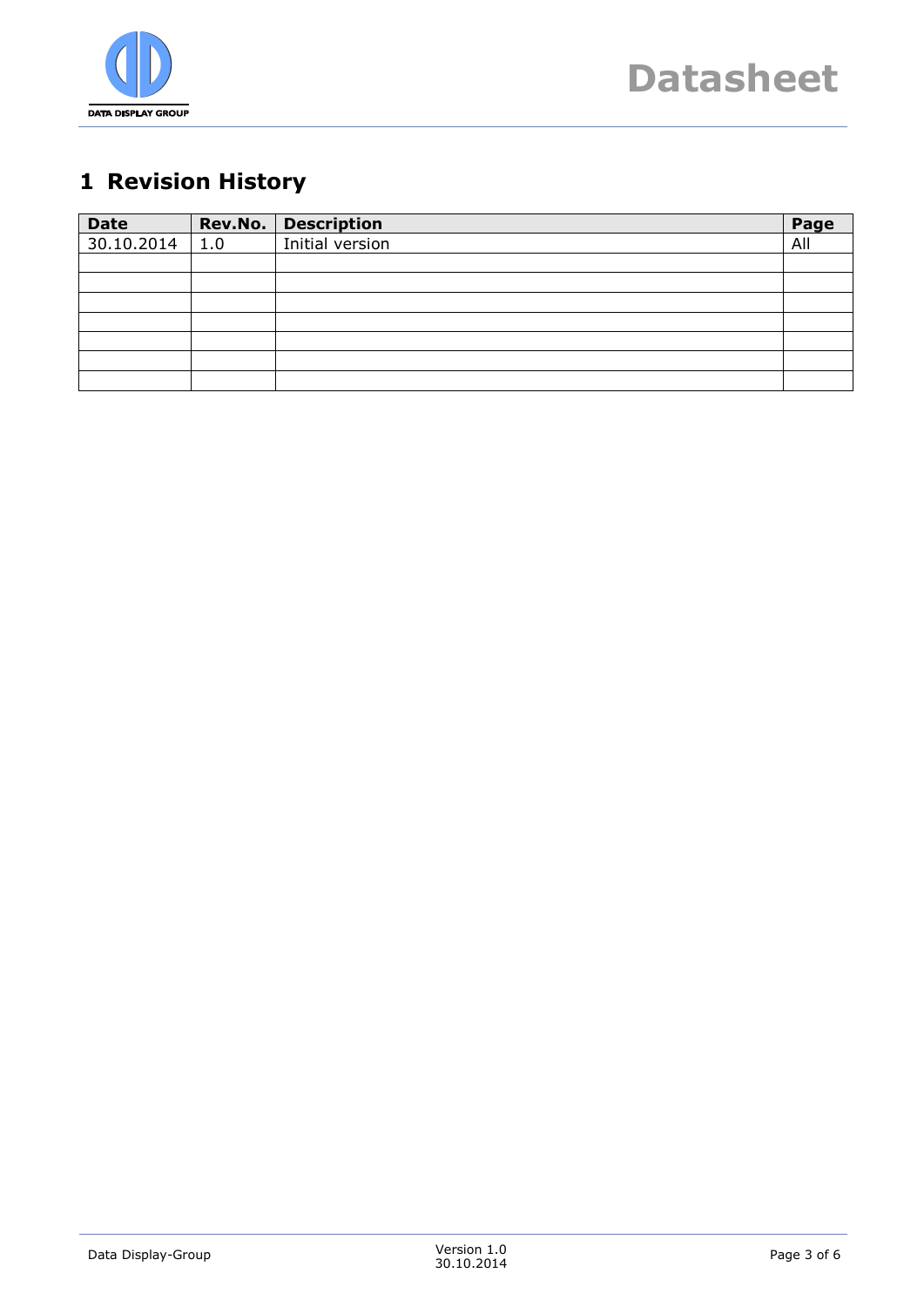

### <span id="page-3-0"></span>**2 Interface IF408**

Adapter interface PCB and FFC cable for TFT's with connector type (UJU) PF050-051B-C20-F

### <span id="page-3-1"></span>**2.1 Connector/Pinning**

LVDS Connector: CN1 JAE / FI-RE51S-HF-J

Pinning is 1:1 Input connector CN1 (JAE) FI-RE51S-HF-J to Output connector CN2 (UJU) PF050-051B-C20-F

### <span id="page-3-2"></span>**2.2 Mechanical Dimensions**

Mechanical tolerances: ±0,3mm



### <span id="page-3-3"></span>**3 Cable FFC**

Cable FFC for (UJU) PF050-051B-C20-F

Pinning (1:1), Pins (51), Length (100mm), Pitch (0,5mm), Thickness (100µm)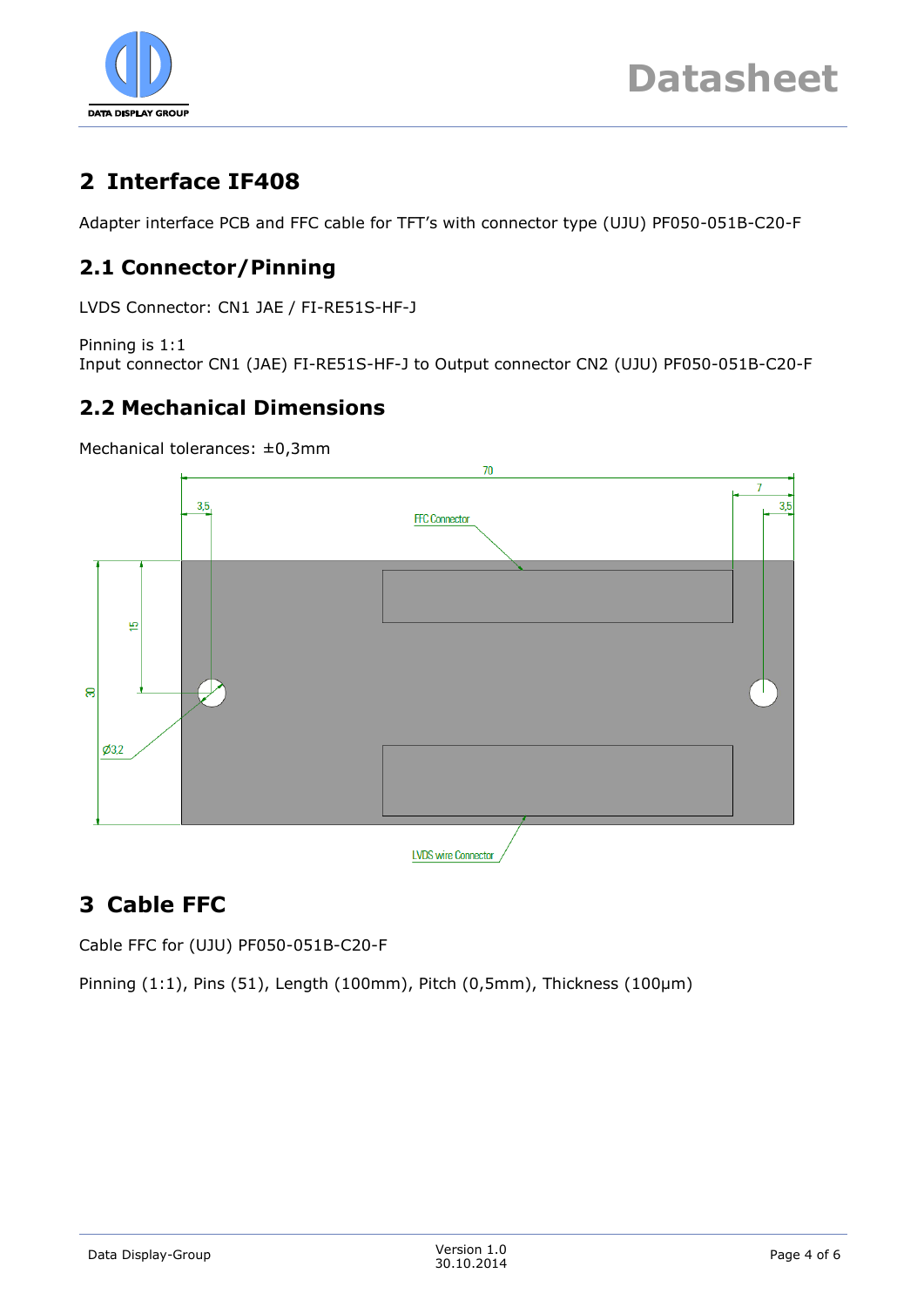

### <span id="page-4-0"></span>**4 News and Updates**

The latest version of documents, drivers and software packages can be found at:

German Site <http://www.datadisplay-group.de/service/downloads/> English Site <http://www.datadisplay-group.com/service/downloads/>